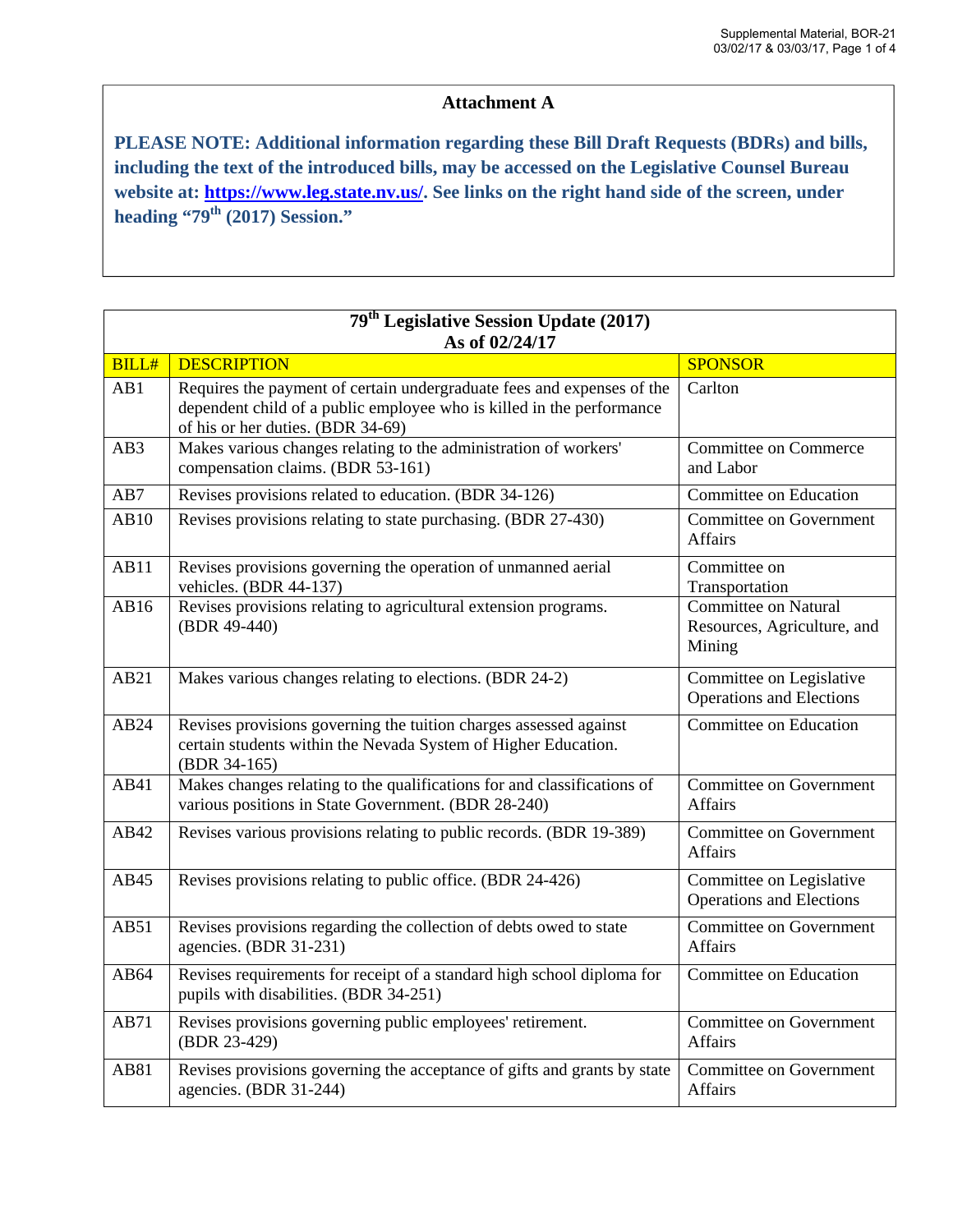| <b>BILL#</b>    | <b>DESCRIPTION</b>                                                                                                                                                  | <b>SPONSOR</b>                                                                                                                                                                                                                      |
|-----------------|---------------------------------------------------------------------------------------------------------------------------------------------------------------------|-------------------------------------------------------------------------------------------------------------------------------------------------------------------------------------------------------------------------------------|
| AB103           | Eliminates the Achievement School District. (BDR 34-691)                                                                                                            | Neal                                                                                                                                                                                                                                |
| AB104           | Makes various changes relating to elections. (BDR 24-184)                                                                                                           | Spiegel                                                                                                                                                                                                                             |
| AB106           | Revises provisions governing government contracting. (BDR 27-295)                                                                                                   | Spiegel                                                                                                                                                                                                                             |
| AB117           | Requires certain educational personnel to take certain actions to ensure<br>pupils in grade 11 in public high schools are college and career ready.<br>(BDR 34-292) | Flores                                                                                                                                                                                                                              |
| AB118           | Revises provisions governing the issuance of permits to carry<br>concealed firearms. (BDR 15-572)                                                                   | Daly                                                                                                                                                                                                                                |
| AB144           | Creates the Nevada Advisory Commission on Mentoring. (BDR 34-31)                                                                                                    | Assemblymen Thompson,<br>Neal, Joiner, Flores, Brooks,<br>Fumo, McCurdy II, Monroe-<br>Moreno and Ohrenschall;<br>Senators Cancela, Ford and<br>Denis                                                                               |
| AB152           | Revises various provisions governing the investment of public money.<br>(BDR 31-782)                                                                                | Kramer                                                                                                                                                                                                                              |
| AB154           | Revises provisions relating to prevailing wages. (BDR 28-747)                                                                                                       | Assemblymen Brooks,<br>Spiegel, Sprinkle, Joiner,<br>Daly, Elliot Anderson,<br>Bilbray-Axelrod,<br>Bustamante Adams, Cohen,<br>Frierson, Fumo, Jauregui,<br>Miller, Monroe-Moreno,<br>Neal, Swank and Thompson;<br>Senator Atkinson |
| AB171           | Removes the prohibition against carrying certain concealed weapons.<br>(BDR 15-458)                                                                                 | Marchant                                                                                                                                                                                                                            |
| AB188           | Revises provisions governing the eligibility requirements for grants<br>awarded under the Silver State Opportunity Grant Program.<br>(BDR 34-869)                   | Diaz                                                                                                                                                                                                                                |
| AB202           | Revises provisions relating to the Silver State Opportunity Grant<br>Program. (BDR 34-722)                                                                          | Assemblymen Joiner, Swank<br>and Thompson; Senators<br>Cancela and Ratti                                                                                                                                                            |
| AB214           | Establishes a program to increase participation by certain demographic<br>groups in clinical trials. (BDR 40-707)                                                   | Neal                                                                                                                                                                                                                                |
| AB226           | Revises provisions relating to elections. (BDR 24-88)                                                                                                               | Hansen                                                                                                                                                                                                                              |
| AJR5            | Proposes to amend the Nevada Constitution to remove the provisions<br>relating to the election and duties of the Board of Regents. (BDR C-60)                       | Assemblyman Elliot<br>Anderson; Senator<br>Woodhouse                                                                                                                                                                                |
| SB <sub>4</sub> | Provides for the designation and operation of state agencies as charter<br>agencies. (BDR 18-427)                                                                   | <b>Committee on Government</b><br>Affairs                                                                                                                                                                                           |
| SB12            | Repeals certain provisions relating to governmental administrative<br>tasks. (BDR 22-241)                                                                           | Committee on Revenue and<br>Economic Development                                                                                                                                                                                    |
| SB19            | Revises provisions relating to dual credit courses. (BDR 34-227)                                                                                                    | Committee on Education                                                                                                                                                                                                              |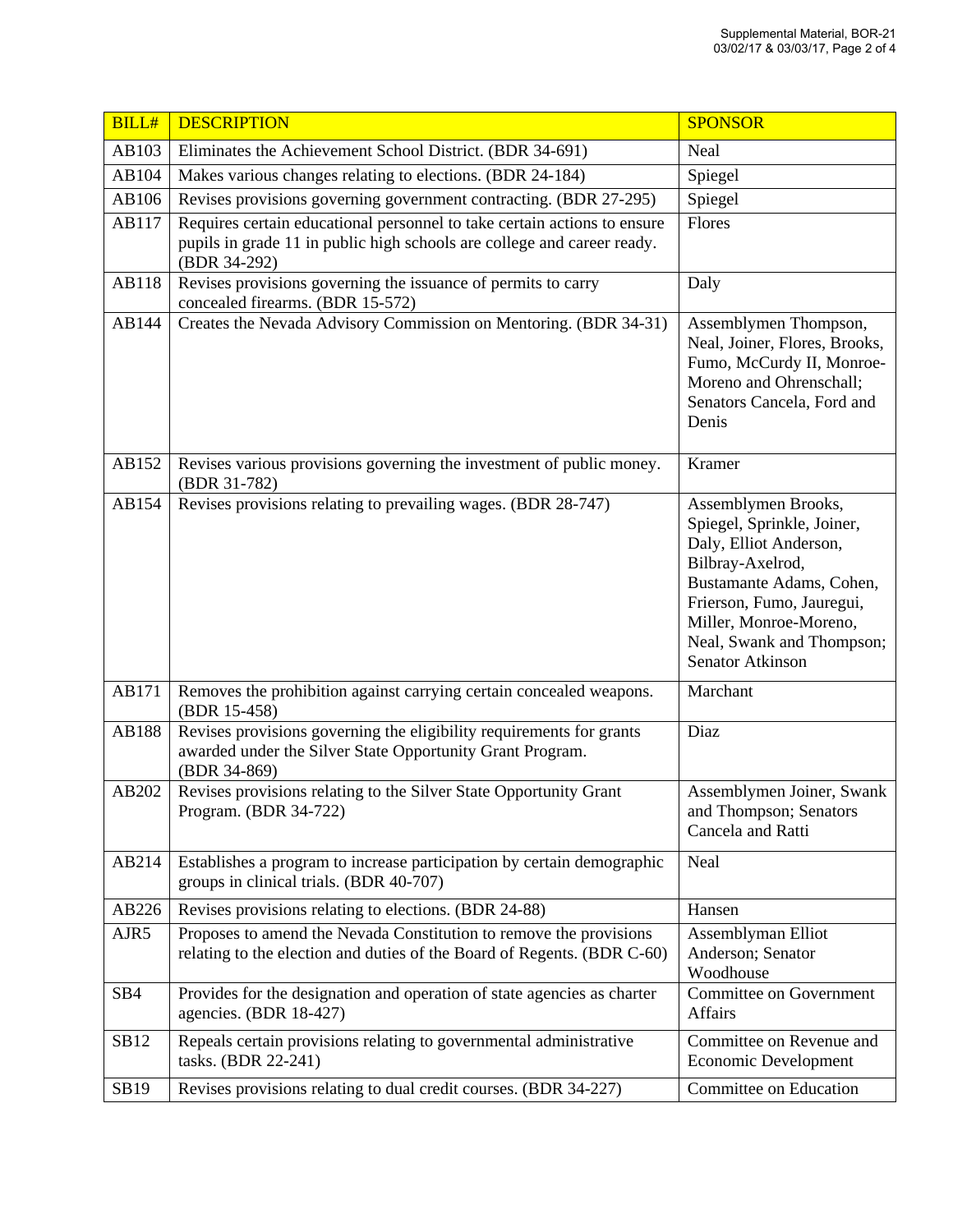| <b>BILL#</b> | <b>DESCRIPTION</b>                                                                                                                                                                | <b>SPONSOR</b>                                                 |
|--------------|-----------------------------------------------------------------------------------------------------------------------------------------------------------------------------------|----------------------------------------------------------------|
| SB36         | Revises provisions relating to ethics in government. (BDR 23-230)                                                                                                                 | Committee on Legislative<br><b>Operations and Elections</b>    |
| SB39         | Revises provisions relating to state purchasing. (BDR 27-122)                                                                                                                     | Committee on Government<br><b>Affairs</b>                      |
| SB44         | Authorizes the State Public Works Division to issue certain permits.<br>(BDR 28-238)                                                                                              | Committee on Government<br><b>Affairs</b>                      |
| SB45         | Revises provisions relating to the State Public Works Division of the<br>Department of Administration. (BDR 28-128)                                                               | Committee on Government<br>Affairs                             |
| SB52         | Revises provisions relating to unemployment compensation.<br>(BDR 53-226)                                                                                                         | Committee on Commerce,<br>Labor and Energy                     |
| SB66         | Revises provisions relating to internship programs. (BDR 34-254)                                                                                                                  | Committee on Education                                         |
| SB69         | Revises provisions governing state agencies, boards and commissions<br>that regulate occupations and professions. (BDR 54-229)                                                    | Committee on Commerce,<br>Labor and Energy                     |
| SB72         | Revises provisions governing the Merit Award Program. (BDR 23-239)                                                                                                                | Committee on Legislative<br><b>Operations and Elections</b>    |
| <b>SB80</b>  | Makes various changes relating to the Public Employees' Benefits<br>Program and the Deferred Compensation Program. (BDR 18-243)                                                   | Committee on Government<br>Affairs                             |
| SB84         | Makes various changes relating to ethics in government. (BDR 23-250)                                                                                                              | Committee on Legislative<br><b>Operations and Elections</b>    |
| <b>SB90</b>  | Makes various changes relating to student loans. (BDR 18-18)                                                                                                                      | Ford                                                           |
| SB94         | Revises provisions relating to elections. (BDR 24-19)                                                                                                                             | Ford                                                           |
| SB100        | Makes certain changes relating to elections. (BDR 24-522)                                                                                                                         | Settelmeyer, Roberson,<br>Gustavson, Goicoechea and<br>Gansert |
| SB102        | Authorizes the possession of a handgun in a vehicle that is on the<br>property of certain educational entities or child care facilities in certain<br>circumstances. (BDR 15-79)  | Settelmeyer                                                    |
| SB103        | Revises provisions governing elections. (BDR 24-521)                                                                                                                              | Settelmeyer                                                    |
| SB108        | Revises requirements for the instruction in American government that<br>is taught to pupils in public high schools. (BDR 34-523)                                                  | Committee on Education                                         |
| SB109        | Prohibits any person from requiring another person to undergo<br>implantation of a microchip or other permanent identification marker.<br>(BDR 15-509)                            | Harris                                                         |
| <b>SB111</b> | Revises provisions relating to the auditing of agencies of the Executive<br>Department of the State Government. (BDR 31-552)                                                      | Committee on Government<br>Affairs                             |
| SB112        | Requires a course of study in health provided to pupils in certain grade<br>levels in public schools to include certain information on organ and<br>tissue donation. (BDR 34-516) | Ratti and Kieckhefer                                           |
| SB113        | Revises provisions relating to elections. (BDR 24-452)                                                                                                                            | Farley                                                         |
| SB132        | Revises provisions relating to public high schools. (BDR 34-47)                                                                                                                   | Harris                                                         |
| SB144        | Revises provisions relating to elections. (BDR 24-300)                                                                                                                            | Spearman                                                       |
| SB151        | Provides for the establishment of a public health laboratory in certain<br>counties. (BDR 40-752)                                                                                 | Manendo                                                        |